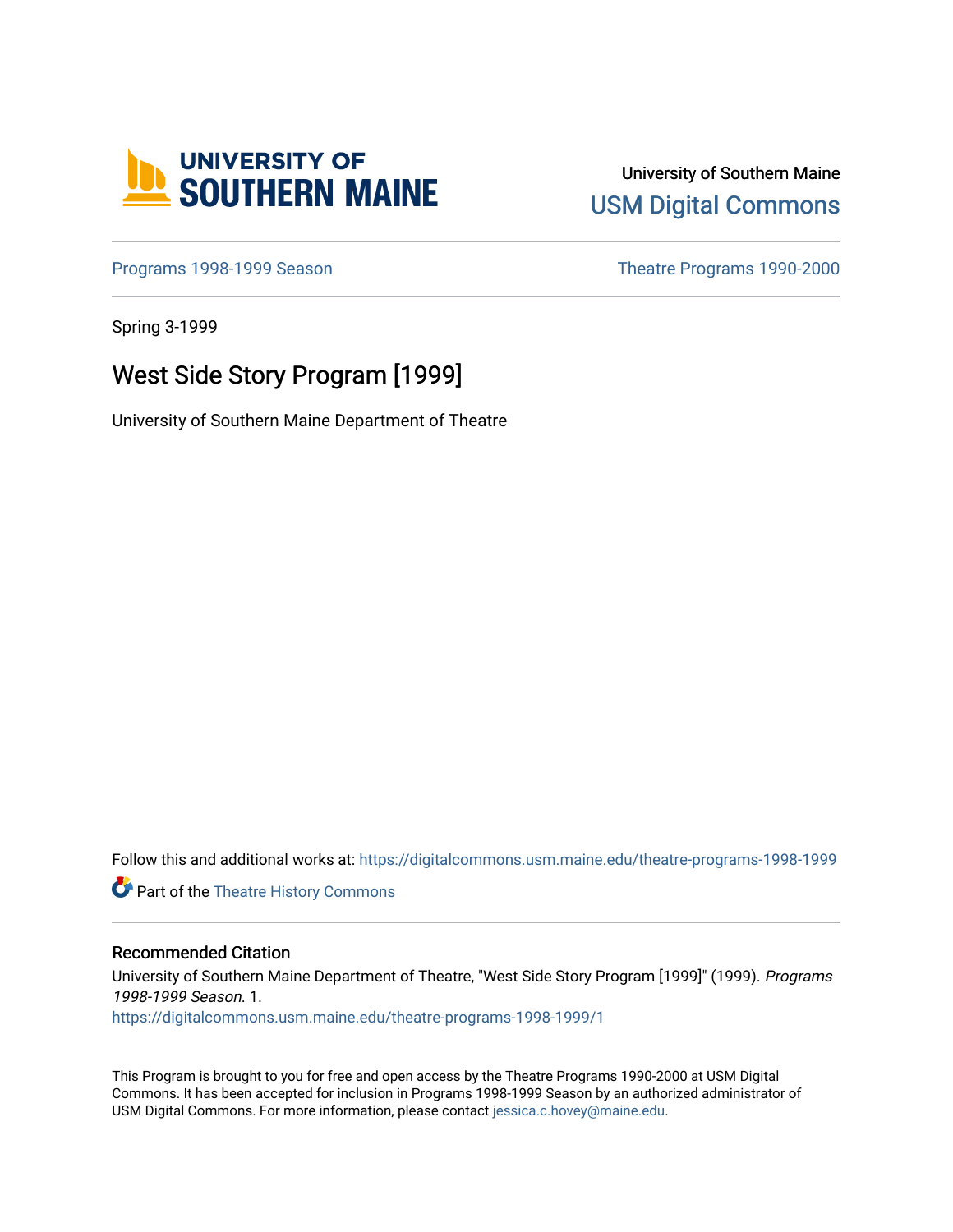# **OUniversity of Southern Maine**

*Department of Theatre presents* 



# **WEST SIDE STORY**

Directed by Wil Kilroy Musical Direction by Beth Barefoot-Jones Choreography by Nancy Salmon

March 12, 13, 17-20, 1999 at 7:30 p.m. Sunday, March 14 at 5:00 p.m.

> Main Stage, Russell Hall USM Gorham Campus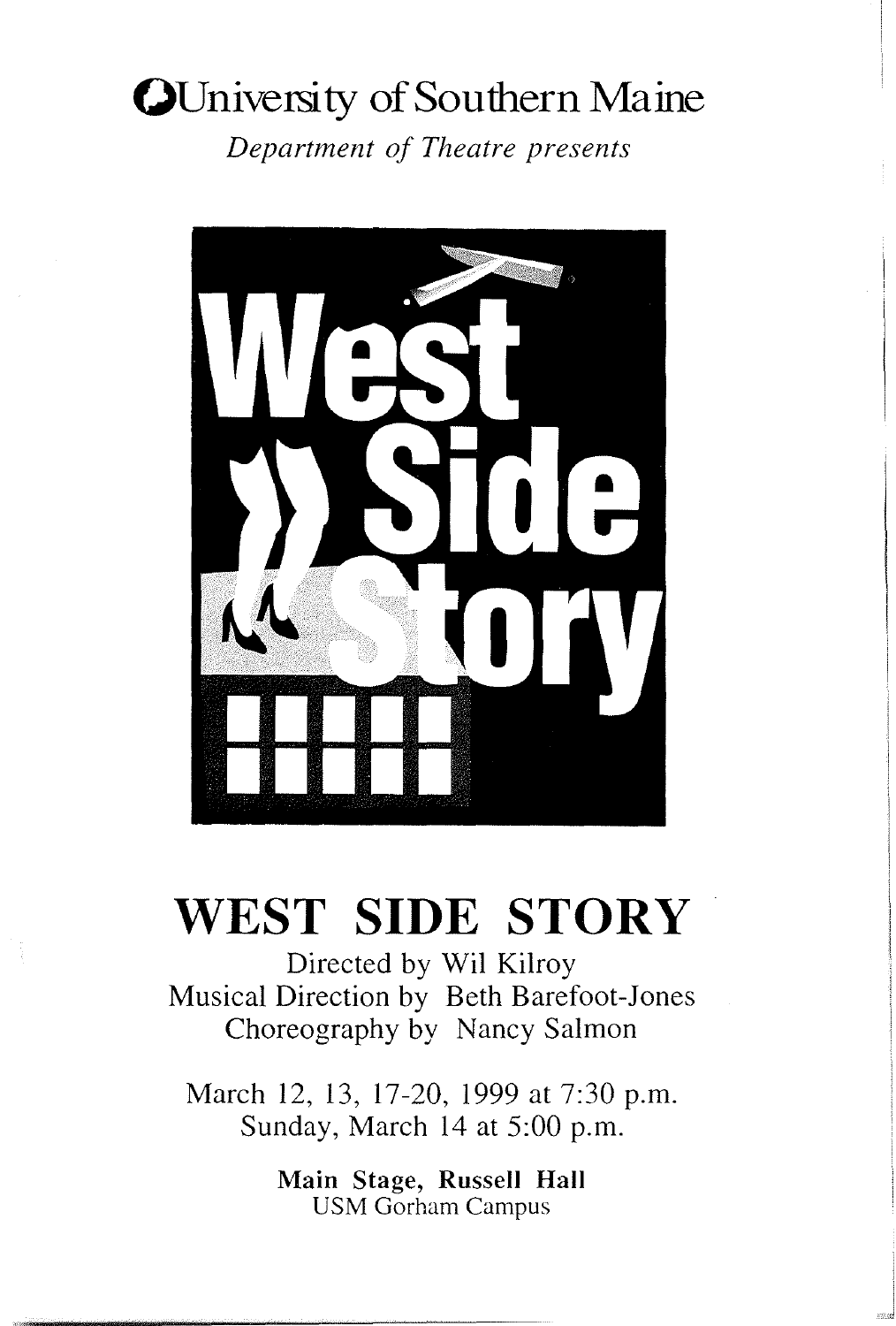# Director's Note

Originally written in the late '50's, West Side Story's music is still classic, the dances energetic, and, sadly, the theme quite relevant. Prejudice still exists, judgement is passed based on superficial perceptions, and teen violence occurs, right in our own community. Perhaps tonight a spark of hope may be gleaned to inspire us all to contribute to the creation of a more harmonious society. Tonight's production has been a true collaboration and I offer up a heart-felt thanks to Beth Barefoot-Jones, Nancy Salmon, and MaryEllen Schaper who have been beside me each step of the way. This show is dedicated to the members of our community who so graciously shared their personal stories so that the actors could have a taste of reality to inspire their performances.

## Special thanks to:

Emmy Brown and Steve Hasson of the Maine Youth Center, Eileen Tehan/Lee Thompson and members of the Volunteers of America, Penny Hilton, Christine O'Leary of the Preble Street Teen Center and Emily Strang of the Jesuit Volunteers, Diane Smith, John, Dan, Mall, Kenura's Cosmetology, Dr. Irwin D. Novak of the Geology Department, Tom Pearson and members of Youth Build.



Merrill Auditorium, Portland, Maine

Information: PORT, PO Box 7733, Portland, ME 04112 • (207) 879-0392

# WEST SIDE STORY

Based on a Concepiion of JEROME ROBBINS Book by ARTHUR LAURENTS Music by LEONARD BERNSTEIN Lyrics by STEPHEN SONDHEIM

> Entire Original Production Directed and Choreographed by JEROME ROBBINS

Originally Produced on Broadway by Robert E. Griffith and Harold S. Prince By Arrangement with Roger L. Stevens

# Directed by WIL KILROY Musical Direction by BETH BAREFOOT-JONES Choreography by NANCY SALMON

Scenic Design by CHARLES S. KADING

Costume Design by SUSAN E. PICINICH

Lighting Design by THOMAS C. VAIL

WEST SIDE STORY is presented through special arrangement with and all authorized performance materials are supplied by Music Theatre International 421 West 54th Street, New York, N.Y. 10019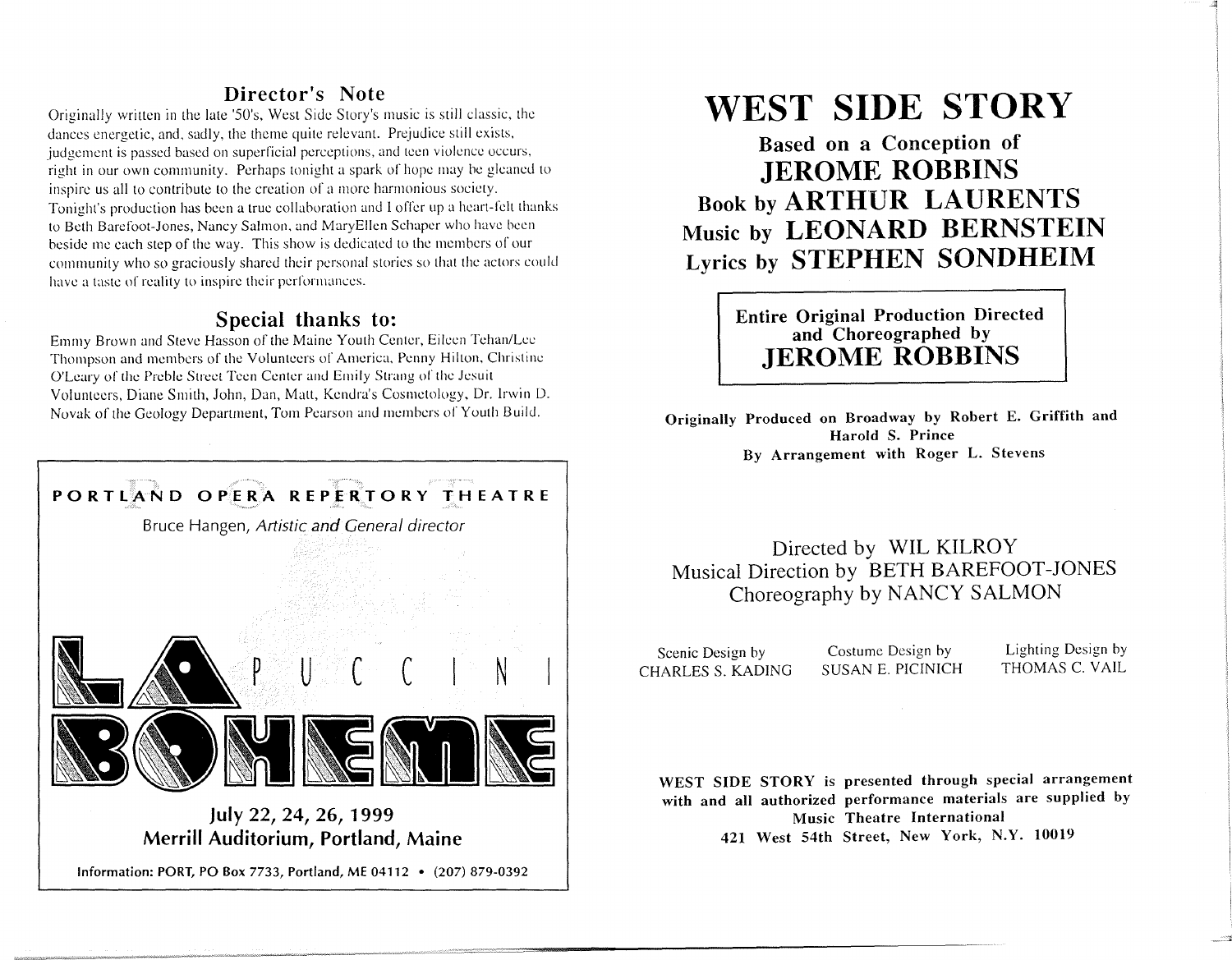#### **Setting**  A city neighborhood

# **ACT I**

Scene **l** - The Neighborhood Scene 2 - Outside of Doc's Place Scene 3 - Bridal Shop Scene 4 - A Dance Hall Scene 5 - Back Alley Scene 6 - Doc's Place Scene 7 - Bridal Shop Scene 8 - The Neighborhood Scene 9 - The Neighborhood

### **INTERMISSION**

### **ACT II**

Scene 1 - An Apartment Scene 2 - Back Alley Scene 3 - An Apartment Scene 4 - Doc's Place Scene 5 - Doc's Place Scene 6 - The Neighborhood

*There will be a fifteen minute intermission. Please, no photos are allowed during the performance. Also please turn off beepers and phones as a courtesy to the actors and other audience members. A stroboscope light will be used in the dance hall scene.* 

#### Anita ................................................................................. Jcnnifer Mcleod Bernardo .................................................................................... Matt Porter Chino ................................................................................. Brian McAloon Consuela ............................................................................ Melissa Eltgroth Indio ...................................................................................... Troy Faucher Maria ........................................................................... Jennifer DeDominici Pepe .................................................................................... Chris Harrison Rosalia ............................................................................ Stephanie Hughes Action ................................................................................ .Jason Bannister Anybody's ....................................................................... Leslie Janel Guerin A-Rab .................................................................................... Michael Toth Baby John ................................................................................. Matt Curtis Big Deal. ............................................................................... .John Hildreth Diesel ................................................................................. Gerald Shannon Graziella ............................................................................. Jessie Robinson Riff. ............................................................................................. Kurt Ela Snowboy ............................................................................... .Joseph Carter Tony ..................................................................................... Ethan Wright Velma ............................................................................... Michelle Leeman Doc ....................................................................................... Josh Chenard Glad Hand ............................................................................. Steve Johnson Krupke ................................................................................ Nathan Raleigh Schrank .............................................................................. Thomas C. Vail Shark Chorus ........................................................................ Zach Atkinson Molly Damon Samantha Kinne Jets Chorus ........................................................................ Lynn Bettencourt **Musicians**  Elizabeth Chambers Danielle Estes Kendra Elaine Maria

| Jacob P. Dirrighalto sax, flute, B <sub>b</sub> and bass clarinets, percussion |  |
|--------------------------------------------------------------------------------|--|
|                                                                                |  |

#### **Cast**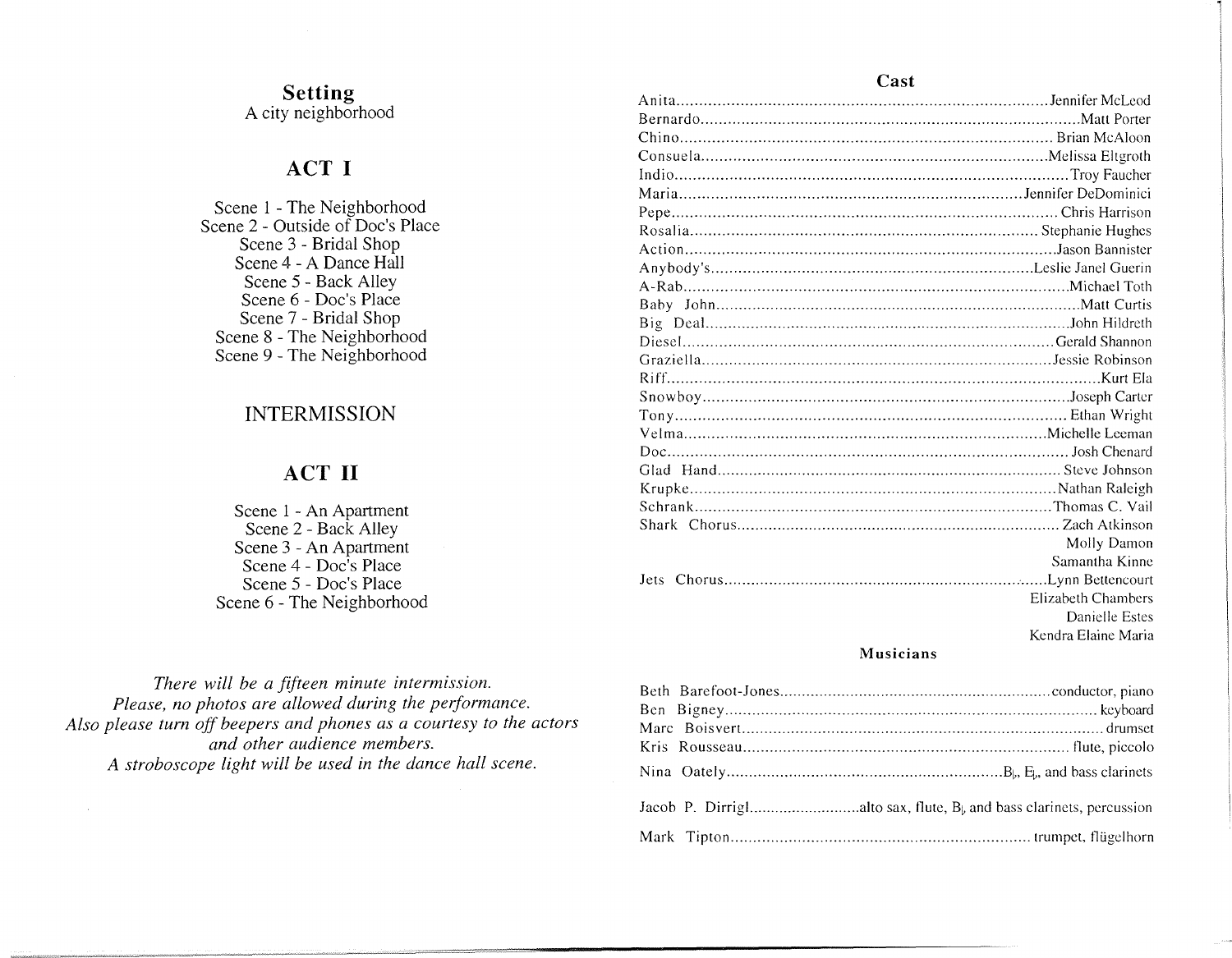# **Artistic Staff**

Choreographer Vocal Coach Dramaturg/Lobby Display Assistant Scenic Design

Assistant Costume Design Assistant Choreographer Dance Captain Scene Coach

Stage Manager Assistant Stage Managers Technical Director Master Carpenters Carpenters Costume Shop Supervisor Stitchers

Master Electrician Assistant Electricians Properties Supervisor Company Hair Stylist

Nancy Salmon Beth Barefoot-Jones Kimberly Morrill Christopher M. Foss, Alison Ann Guinn, Scott Essency Marcia J. Emerson MaryEllen Schaper Leslie Janel Guerin Josh Chenard

# **Production Staff**

Tavia Brasier Jill Caton, Heath Campbell Thomas C. Vail Amanda Poirier, Monique Downs Stagecraft Lab, Caleb Wilson Jennifer C. Tingle Kendra Maria, Melissa Eltgroth, Scott Essency, Alison Guinn, Amanda McKenny, Jenny Michaud, Brigitte Paulus, Stephanie Hughes. Aaron Lewis, Courtney Elliot. Amanda Poirier. Liz Chambers, Matthew Curtis, Brian Pascoe, Lori Jean Sheldon, Allie Munier Jason Bannister Stage Lighting Class Scott Essency Kendra Elaine Maria

# **Production Crew**

Wardrobe Light Board Operator Re-Patch Operator

Monica McKenzie, Richard Lewis. Sarah Warren Kerry Waldron John McKee

# **Administrative Staff**

Arts Promotions Director Arts Events Director Administrative Assistant Box Office Managers House Manager Graphic Design

Mary Snell Emmanuelle Chaulet Lillian Campbell Candice Cushman. Wendy Getchell Liberty Freeman Leigh Raposo

# **Artistic Staff Biographies**

#### **Wil Kilroy · Director**

During his recent sabbatical, Wil made brief appearances on *Caroline in the City*  and *Babylon 5* while researching industry practices in Los Angeles including casting, screenwriting, and performing. Other roles include Snowy Eagle in *Tammy and Billy-Bob's Wedding,* which he co-created and directed this past summer, Michael in *Tony* 'N *Tina's Wedding* for Shenanigans Productions where he's also directed, Tom in the musical *Pulp Alley* for New York's West Bank Theatre, Philip in the Hollywood premiere of *Hotel Universe,* and the daytime serials *All My Children* and *As the World Turns.* Locally he has performed at Madhorse Theatre, the Chocolate Church and appeared as Bruce in *Beyond Therapy* with Vintage Repertory. Credits as a director range from *Nunsense* at Maine's Strawflower Theatre to *Look Back in Anger* in Venice, CA. Currently Wil is Chair for the New England region of the American College Theatre Festival. As a theatre professor at USM, Wil's productions of *A Midsummer Night's Dream, Everything Sprite, and Purple Breasts were chosen for* competition in ACTF, with *Sprite* also chosen for a performance at New York's Village Gate and *Purple Breasts* performing in Washington, D.C. for a national conference. In the summer, Wil is the artistic director of the Summer Theatre Academy for ages 13-18, offers a professional acting intensive on the Michael Chekhov Technique, and a new course, "Theatre in New York City". Wil has been a Kennedy Center scholarship recipient and studied at the American Academy of Dramatic Art, Michael Chekhov Studio and National Shakespeare Conservatory in New York, and holds theatre degrees from the universities of Rhode Island and Illinois.

**Beth Barefoot-Jones - Musical Director and Conductor** 

Beth was raised in Virginia and is a graduate of the University of Michigan. A classically trained pianist, she studied with Walter Noona of Norfolk, Julius Chajes in Detroit. She has directed music for Portland's Lyric Theatre, Schoolhouse Arts Center, Biddeford City Theatre, Embassy Players, and will return this summer to Maine State Music Theatre as Assistant Musical Director. Most recently, she was musical director for Vintage Repertory's *A Child's Christmas in Wales* and Yarmouth High School's fall production of *Tommy.* Beth is currently in rehearsal for Portland Player's May opening of *The Secret Garden*  and is in demand as an accompanist for choirs and soloists. She can often be seen as guest accompanist for choral festivals around the state and is an organist at Gorham's First Parish Church (UCC). Beth teaches privately in her Portland studio and lives in New Gloucester with her husband Steve Jones and their children, Griffin and Meredith.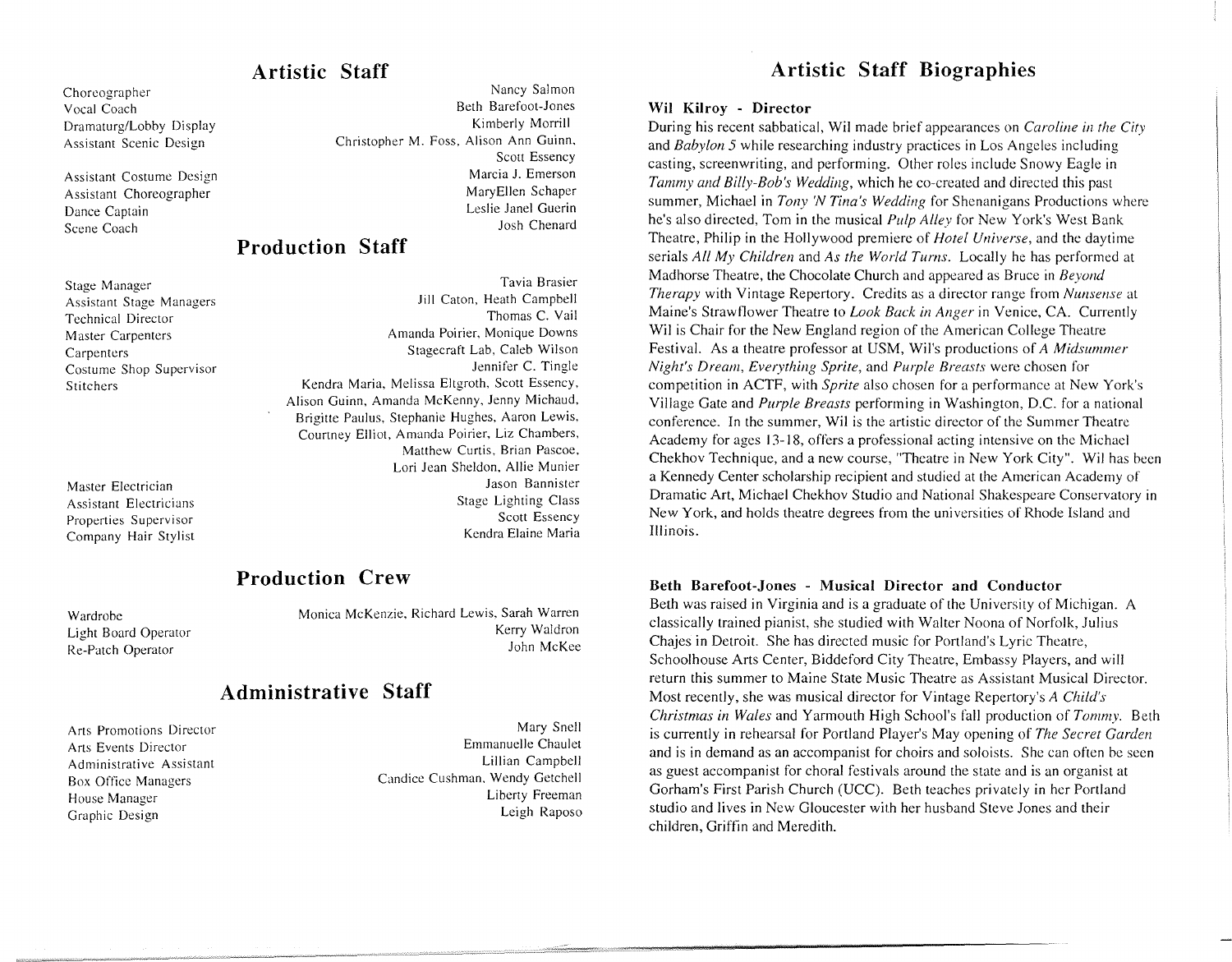#### Nancy Salmon - Choreographer

Nancy has more than 25 years of experience as a professional dancer, choreographer, and dance educator. She holds a BFA from the NC School of the Arts and an MFA from New York University's Tisch School of the Arts. Nancy directed the Dance Program at USM until she joined the Maine Arts Commission in 1994 as director of the Arts In Education Program. For the past two years, she has been instrumental in negotiating successful legislative bills to support arts education in Maine schools. Nancy continues to choreograph and direct, sings in her church choir, and is President of Freeport Community Players. She lives in Freeport with her husband, David Webster.

#### Charles S. Kading - Scenic Design

Charles has taught design and stagecraft at USM for 19 years. His professional credits include *Good Night Desdemona (Good Morning Juliet). Criminal Hearts,*  and *Keely and Du* for Mad Horse Theatre; *Showboat, Chamberlain,* and *Cabaret*  for Maine State Music Theatre; *Big River* and *Cabaret* for Philadelphia's Walnut Street Theater; and *Noises Off* and *Blithe Spirit* at the Alabama Shakespeare Festival. He also worked extensively at The Alley Theater in Houston where his credits include the US premiere of Alan Ayckbournc's *Henceforward.* In addition, Charles has designed scenery for the Seattle Repertory Theatre, Intiman Theatre, Cabaret Repertory Theatre and Portland Stage. He is currently chair of the Theatre Department.

#### Susan E. Picinich - Costume Design

Susan joined the USM Department of Theatre faculty in 1987 and has since designed costumes for 47 University productions. She has an MFA degree from the University of Michigan and previously taught at SUNY Albany and Western Illinois University. She is a member of the ensemble at Mad Horse Theatre and most recently designed their production of *Hamlet.* Other credits include seven seasons at Maine State Music Theatre: this year's premiere of Maury Ycston's new musical *In the Beginning* as well as *Man of La Mancha* and *Show Boat,* and *Sweeney Todd* and *Tommy* in 1997. Susan costumed *Crazy For You* at the Walnut Street Theatre in Philadelphia last season. Upcoming projects are *Biloxi Blues* and *Fallen Angels* at the Public Theatre in Lewiston and *The Three Sisters*  at Mad Horse Theatre.

#### Jennifer C. Tingle- Costume Shop Supervisor

Jennifer is the new costume shop supervisor for the USM Department of Theatre. For the past two years she managed the costume shop for the Bowdoin College Department of Theatre and Dance. Jennifer has designed costumes for *Twelfth Night* and *A Winter Cabaret* at the Theatre Project, *Desdemona* at Oak Street Theatre, *Alice Through the Looking Glass* at Portland Players, and *The Man Who Came to Dinner* and *Ourselves Alone* for Boston University Theatre. She has worked in costume shops at Arena Stage, The Long Wharf Theatre, The Huntington Theatre, The American Repertory Theatre, Shakespeare & Co., the

Colorado Shakespeare Festival, Sonnenberg Studios and the Santa Fe Opera.

Thomas C. Vail - Scenic and Lighting Design, Technical Director Tom was the Technical Director at USM for 4 years during the early 80's and designed sets for the Russell Square Players summer repertory theater. He has designed lights for Bill Chinook and Jonathan Edwards, and has worked professionally with the following local companies: Portland Stage Co. (master carpenter), The Children's Theatre of Maine (actor, set designer), Mad Horse Theatre Co. (tech director, set designer and actor), and the Stagehand's Union. He also co-created the Oak Street Theater (now Theatre) in Portland in 1992 and the Sebago Lake Schoolhouse Arts Center. Other credits include his children: John, David, Christa, and Jared. Tom currently resides in Windham with his wife, Mari, and their four children.

#### Scott Essency - Assistant Scenic Design

Scott is a junior Theatre major from Skowhegan, Maine. He performed as Ishmael in USM's production *Cruel & Unusual Punishment.* 

### Christopher M. Foss - Assistant Scenic Design

Chris is a junior Theatre Major at USM. His recent credits include set designer for SP A's *Illuminati* and props crew for *Road to Nirvana* at the Madhorse Theatre Company. Chris will be designing *To Gillian on her 37th Birthday* for SPA in a couple of weeks, and working on Props Crew for USM's *Sinners, Saints,* & *Fools*  in the spring. Chris is looking forward to working as the props apprentice at the Maine State Music Theatre in Brunswick.

#### Alison Ann Guinn - Assistant Scenic Design

Alison is a senior theatre major from Portland, ME. Her previous credits at USM include Props Master for *As You Like It, The Danube, and Illuminati* She will also be doing props and puppets for the upcoming *Sinners, Saints, & Fools.* She is looking forward to being a scenic apprentice at Maine State Music Theatre.

### Marcia J. Emerson (MJ) - Assistant Costume Design

MJ has been a stitcher for numerous USM productions, and was a draper for *Misalliance* last fall. Other recent credits include Assistant Director for *Dance USM!,* for which she choreographed *Etta James Suite,* and Stage Manager for USM's U.S. premiere of *A Taste of Killing on the Tip of the Tongue* and for the Music Department's *Seasons of Light.* Look for her next in *Sinners, Saints,* & *Fools.* MJ is a senior theatre major originally from Norway, ME.

### MaryEllen Schaper - Assistant Choreographer

Mary Ellen is a graduate of UMass Amherst with a masters from the University of Maine. She teaches dance and physical education to grades K-8 in MSAD #6, teaches dance at the University School for Gifted, Talented, and Creative Youth, and is also an adjunct faculty member teaching dance education at Saint Joseph's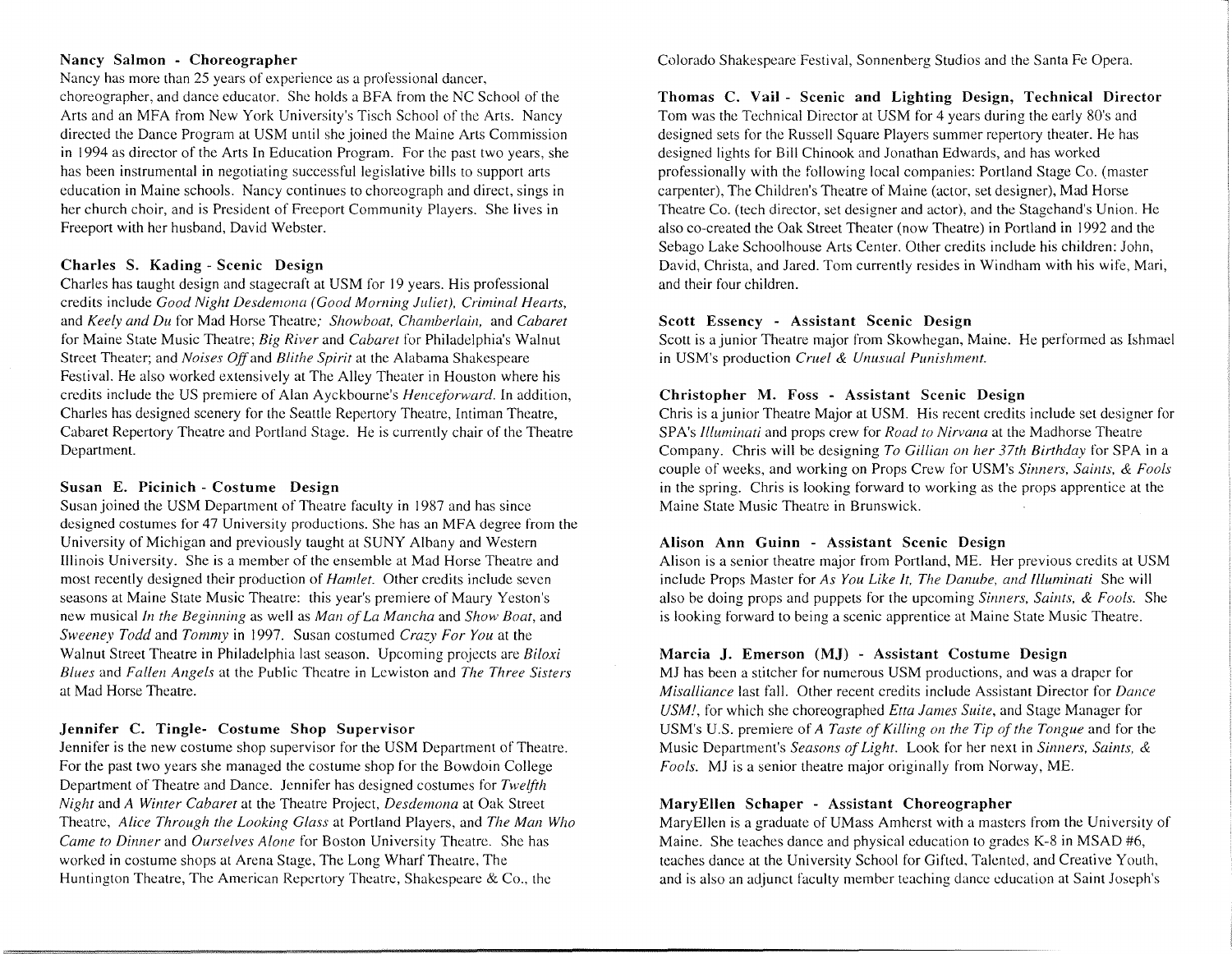College. MaryEllen also consults in dance education with the Maine Dept. of Education's Learning Results and Assessment Task Force. She has loved working with the very talented and fun ensemble of *West Side Story!* "Special thanks to Nancy Salmon for asking me to work with her."

#### **Tavia Brasier - Stage Manager**

Ta via is a senior at the university and is majoring in theatre. Tavia lives in Yarmouth, Maine. She has performed in professional and community plays as well as dinner theatre performances. Some of her favorite previous roles include Justice Wargrave in *Ten Little Indians,* Lucille in *The Cemetery Club,* and Miss Alice in *Tiny Alice*. Tavia also performed as Mrs. Tarleton in *Misalliance*, where she received an Irene Ryan nomination.

### **Cast Biographies**

#### **SHARKS:**

#### **Zack Atkinson - Shark Chorus**

Zack is an honor roll student at Lincoln Middle School in Portland, Maine. He has been performing since he was five years old. He performed at Lyric Theatre, Portland Players and Biddeford City Theatre. He has also performed in local commercials and attended classes at Maine College of Art. Recently, he played The Villain in *Santa's Christmas Crisis* at Lyric Theatre. He also performed at Merrill Auditorium in *On Stage '98, The Best of Broadway.* He would like to thank his family, Cheryl Greely, and Beth Barefoot-Jones for their support and encouragement.

#### **Molly Damon - Shark Chorus**

Molly is a freshman Vocal Performance major from Northeast Harbor, Maine. This is her first theatre production at USM and she is extremely excited to be part of the cast. Her other theatre experience includes various roles in musical theatre at the Summer Festival of the Arts in Southwest Harbor. She also has had many title roles in musical theatre at Mount Desert Island High School, including the role of Bellomy in *The Fantastiks* for which she won Best Musical Actress award in 1997. Other awards include Best Supporting Musical Actress for her performance as The Acid Queen in *Tommy.* 

#### **Jennifer DeDominici - Maria**

Jennifer is a junior Music Education and Performance double major here at USM studying voice with Bruce Fithian. She got the "bug" for music and theatre late in her high school years, where she then did *NROTC,* and played Eliza in *My Fair Lady* at Holy Cross, and finally planted roots at USM a year later. She has worked in several community productions (i.e., Magnolia in *Showboat* and Lily in *The Secret Garden),* two PORT productions, various music department performances, and vocal competitions.

#### **Troy Faucher - Indio**

Troy is a freshman Theatre major from Augusta, Maine. This is his first role in a USM production. He performed in many productions throughout his high school years. He was awarded the Gold Music award and performed at Carnegie Hall in A Mozart Mass.

#### **Christopher Harrison - Pepe**

Christopher is a freshman Computer Science major from Buxton, Maine. This is his first time performing in a USM production. His other theatre experience includes Marty and Ensemble in *Fortress* and Officer Brophy in *Arsenic and Old Lace.* 

#### **Samantha Kinne - Shark Chorus**

Sam is excited to be working on *West Side Story.* She has appeared in several musicals in the Southern Maine area. Her favorites include *Hair* and *The Wiz* with the Originals. She has also appeared in three roles in *Boys Next Door* here at USM. Special thanks to Wil who was the first person to hear her sing. More thanks to Nancy and Beth for the experience.

#### **Brian McAloon - Chino**

Brian is thrilled to be involved with such an "immensely breathtaking show". Previous roles include Papageno in *Mozart's Magic Flute,* Brian in *Godspell,* and the Backwoodsman in *Showboat.* He is looking forward to performing as Dickon in *The Secret Garden* at Portland Players. Brian would like to thank Beth for all her help and Mary Ellen for calling him for this production.

#### **Jennifer McLeod - Anita**

Jennifer transferred home to USM after two years at Wagner College in New York. Now a music major at USM, she studies with Bruce Fithian and has been chosen twice as an honor recitalist. Outside of USM, she has had two years of summer stock at the Carousel Music Theatre to add to her credit. Locally, she was seen in Mad Horse Theatre's production of *A Funny Thing Happened on the Way to the Forum, the Originals' Hair* (1993 and 1994), and Portland Opera Repertory Theatre's *Carmen.* Jennifer's awards include first place in the Upper College Division of the Maine NATS and the 1998 Lillian Nordica Award.

#### **Matt Porter - Bernardo**

Matt is a senior Psychology student at USM. Having been actively involved in theatre since junior high, he has performed in several musical and dramatic productions. His favorite roles were Perchick in *Fiddler on the Roof*, Joe Hardy in *Damn Yankees,* and an overprotective gay partner in a student-written production. Matt enjoys improvisational theatre, both as an actor and in directing children. As Matt aspires to become a clinical psychologist, he intends to integrate drama into his private practice with children and adults. Matt is excited about performing in his first USM production.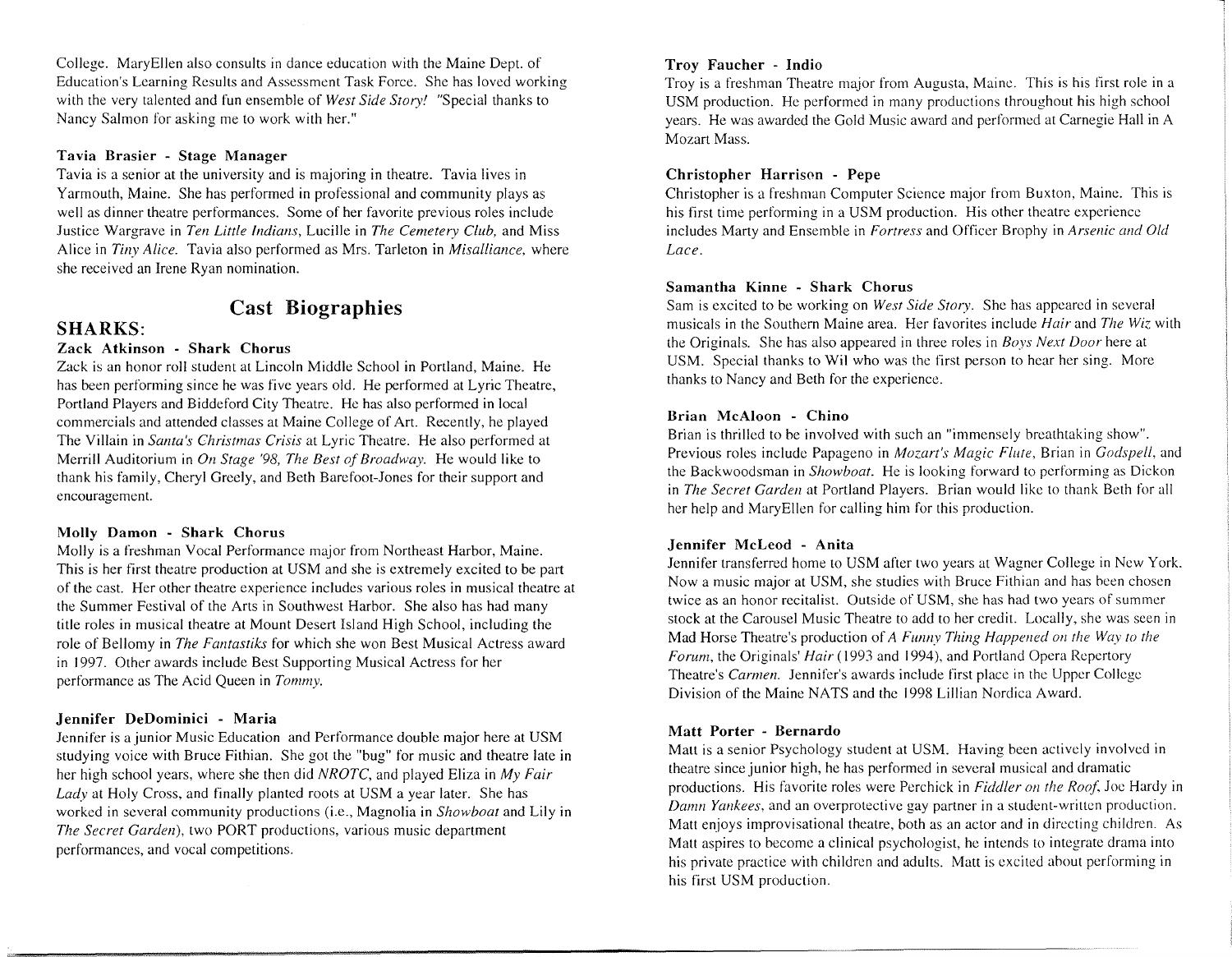#### JETS:

#### Jason Bannister - Action

Jason is a senior theatre major. Past USM credits include Barry in *Boys Next Door,* Silvius in *As You Like It,* Dakota in *Miss Nowhere Diner, 1997 Dance Festival,* Marty in *As Is,* Dirce in *Redemption,* and Andy in *Love Letters.* Other credits include Hennessey in *Biloxi Blues,* Omri in *Indian in the Cupboard* (Public Theatre), and Wilder in *Cross Dressing in the Depression* (Oak Street Theatre). Jason received an Irene Ryan nomination for Redemption and was a semi-finalist. He is a recipient of Children's Theatre of Maine and Petereit Scholarships. Upon graduation Jason hopes to travel to Chicago and work in film and theatre.

#### Lynn Bettencourt - Jet Chorus

This is Lynn's first main stage performance. This Jet is a freshman theatre major at USM. Although she was involved in many plays around her hometown in Middleboro, Massachusetts, she has only been involved in one other play here. She was recently the ASM for SPA's show, *Illuminati.* She would like to thank the cast, crew, and everyone else who made her performance possible, but she would especially like to thank Wil Kilroy for her nickname and his belief in her. Also, thanks to family and friends for their understanding.

#### Joseph B. Carter - Snowboy

Joseph is a freshman Communications major from Caribou, Maine. His previous theatre experience includes *Annie, Oklahoma!, Much Ado About Nothing, The Outsiders,* and the role of John Proctor in *The Crucible.* His awards include the All-Star Cast Award at Maine State Theatre Festival and Highest Vocal Bass Score in the State of Maine at the 1997-1998 all-state jazz auditions. He would like to thank Wil Kilroy and the cast.

#### Elizabeth Chambers - Jet Chorus

Elizabeth is a sophomore theatre major here at USM. She served as one of the assistant stage managers for last semester's production of *Dirt.* She was involved in *Dance USM! '99* and is happy to be a part of this fabulous musical.

#### Matthew P. Curtis - Baby John

Matthew is from Rockland, ME and is a sophomore at USM majoring in Theatre and Communications. He has participated in *The Boys Next Door, As You Like It, Dance USM!, The Danube, Illuminati,* and is currently working on *To Gillian on her 37th Birthday.* Matt would like to thank Wil Kilroy and the theatre students of Rockland for their support.

#### Kurt Ela - Riff

You may have last heard Kurt calling the cues during the student-written full length play *Dirt,* or during his directing debut for SPA's *Some Things You Need to Know Before the World Ends.* His last acting experience was last summer's

*Twelfth Night* at Brunswick's Theater Project. He played Sebastian. He was awarded the Grannia theatre scholarship in 1998.

#### Danielle Estes - Jet Chorus

Danielle is a recent graduate of USM's Theatre program. Other USM roles include Boys Next Door, The Marriage of Figaro and The Effect of Gamma Rays on Man*in-The-Moon-Marigolds.* She has also worked at Lakewood Summer Theatre in such plays as *Jake's Women* and *Sylvia.* She has been an Irene Ryan nominee twice. She is glad to be back on USM's main stage.

#### Leslie Janel Guerin - Anybody's - Dance Captain

Leslie is a senior theatre major here at USM. Her previous roles at USM include Rose in *A Taste of Killing on the Tip of the Tongue,* a tree in *As You Like It,*  Jackie in *The Boys Next Door,* Lucy in *The Poor of Portland,* as well as a dancer in *Dance USM!* 1998 and 1999. Although Leslie is anxiously trying to get things together for graduation, she still finds energy to be on the USM Forensics Team as well as in *West Side Story.* This is her final performance on the USM stage and, ironically, was her final performance on her high school stage.

#### John K. Hildreth - Big Deal

John is a junior vocal performance major here at USM. He was last seen as John Tarleton in *Misalliance* this past fall at USM. Previous roles here include El Capitan in *El Capitan,* Ferrando in *Cosi fan tutte,* and Monastatos in *The Magic Flute.* John would like to dedicate this performance, like always, to his family and friends.

#### Michelle Leeman - Velma

Michelle comes to USM as a theatre major this year from Richmond, Maine. Her previous experience includes Juliet in *Romeo and Juliet and Hamlet Too!,* Alice Blake in *Up the Down Staircase,* Tumnus in *The Lion, the Witch and the Wardrobe,* and Sandy in *Annie.* Michelle has wanted to act since her first play, *Peter Pan,* in third grade.

#### Kendra Elaine Maria - Jet Chorus

Kendra is a freshman Theatre major from Portland, Maine. This is her first production at USM and she is excited to be a part of it! Her theatre experience includes participation in several productions throughout elementary and high school. She also completed an acting class at Oak Street Theatre, taught by Kym Dakin, and would like to thank Kym for inspiring her to pursue her lifelong dream of becoming an actress. She would also like to thank Wil Kilroy for allowing her the opportunity to be a part of this wonderful production.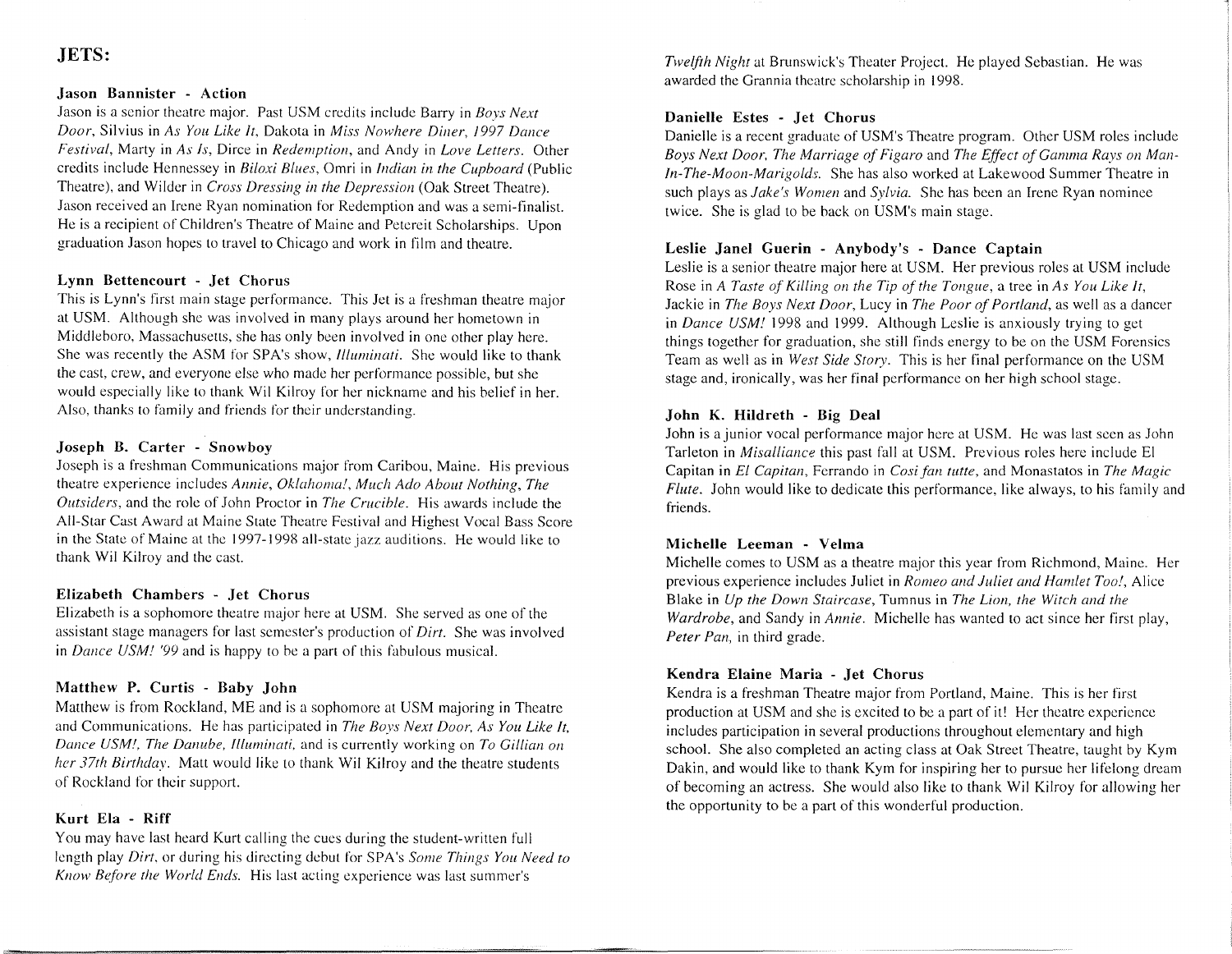#### Jessie Robinson - Graziella

This is Jessie's first role on the USM stage and she is very happy about it. Her previous experience at USM includes tech work on *The Effect of Gamma Rays on Man-in-the-Moon Marigolds, A Taste of Kiffing on the Tip of the Tongue, Dance USM!* and *The Boys Next Door.* Jessie would like to thank Wiland Tavia for all their help.

#### Michael Thomas Toth - A-Rab

Michael, a freshman theatre major, says he is "thrilled to be in this year's big musical". He was previously seen here at USM as Bentley Summerhays in *Misaffiance.* He hails from Gorham, NH where he played Romeo in *Romeo* & *Juliet,* Henry Higgins in *My Fair Lady,* and Will Parker in *Oklahoma!.* He has also appeared in *Much Ado About Nothing, Pirates of Penzance,* and *Phantom of the Soap Opera.* He was awarded the 1996 New Hampshire State All Cast award and The Joey Small Award for *Passion in the Arts.* 

#### Ethan Wright - Tony

Ethan is a sophomore music major studying percussion at USM. He will be touring Europe with the USM Chamber Singers in May. He has been either on stage or in the pit for *Oklahoma!, The Sound of Music, Harvey, Little Shop of Horrors, Carousel, Nunsense II, Godspeff,* and *Grease.* He is a graduate of York High School where he was voted class musician and class artist. While in high school, Ethan spent two summers at Summer Youth Music School at UNH.

#### THE ADULTS:

#### Josh Chenard - Doc

Josh Chenard is a senior theatre major at USM where some of his past roles include Bartholo in *The Marriage of Figaro,* Barney in *As Is,* the Tutor in *The Flies,* and Vic in the American premiere of *A Taste of Killing on the Tip of the Tongue.* Other theatre credits include John Smith in *Run for Your Wife* at Pine Tree Players and Barnette Lloyd in *Crimes of the Heart* at City Theatre. Josh also performed as Timothy James in a dinner theater production of *Tammy Jo and Billy Bob's Wedding.* Josh is the theater advisor and director at the Breakwater School in Portland where he has directed several productions including *The Haunted House*  and *James and the Giant Peach.* 

#### Michael Chitwood - Krupke (March 12 and 20)

Portland Police Chief Michael Chitwood enlivens the stage as Officer Krupke, with his thirty-four years of diversified experiences in law enforcement. Past assignments include being a Highway Patrolman, a Narcotics Investigator, a Special Investigator, a Homicide Detective, and a Hostage Negotiator. Since 1988, he has served as Portland's Chief of Police, and has received numerous awards for his efforts. Such awards include the Daughters of the American Revolution "Community Service Award", the Latino Cultural Committee "Community

Service Award," and the Gay Officers Action League of New England "Community Service Award." In 1998, he received the American Diabetes Association's "Leadership Award." He was also inducted into the Pennsylvania Police Hall of Fame in recognition of his exceptional and meritorious performance in the police and law enforcement profession. Chief Chitwood is the most honored and decorated police officer in the history of Philadelphia law enforcement, with over 70 commendations for valor. bravery, heroism, and merit. He holds a Master of Arts in Administration and a Bachelor of Arts in Human Sciences and trained at the FBI National Academy for Police Administrators.

#### Nathan Raleigh - Krupke

This is Nathan's first role at USM. He is a freshman Theatre major. Previous roles include Ira Stone in *Laughter on the 23rd Floor*, Tim Algood in *Noises Off* at Lakewood Theatre, and Nick in Monmouth Players production of *Who's Afraid of Virginia Woolf?.* Among the many roles he performed in high school, two were honored at the state level of One Act Competition for outstanding performance.

> Experience Live Theatre at USM *1998-99 Season*

# **Sinners, Saints, & Fools**  directed by Assunta Kent

Enter a comic topsy-turvy world in which young virgins miraculously outwit their lecherous captors, beggars arc wiser than kings, and fools confound the learned. Delight as troubadours sing of knights and fair ladies, of friars and faeries, of rabbis and sultans and djinns.

> Main Stage, Russell Hall USM Gorham Campus April 16, 17, 21-24 at 7:30 pm Sundays, April 18, 25 at 5:00 pm

*Opening performance will be followed by a reception*